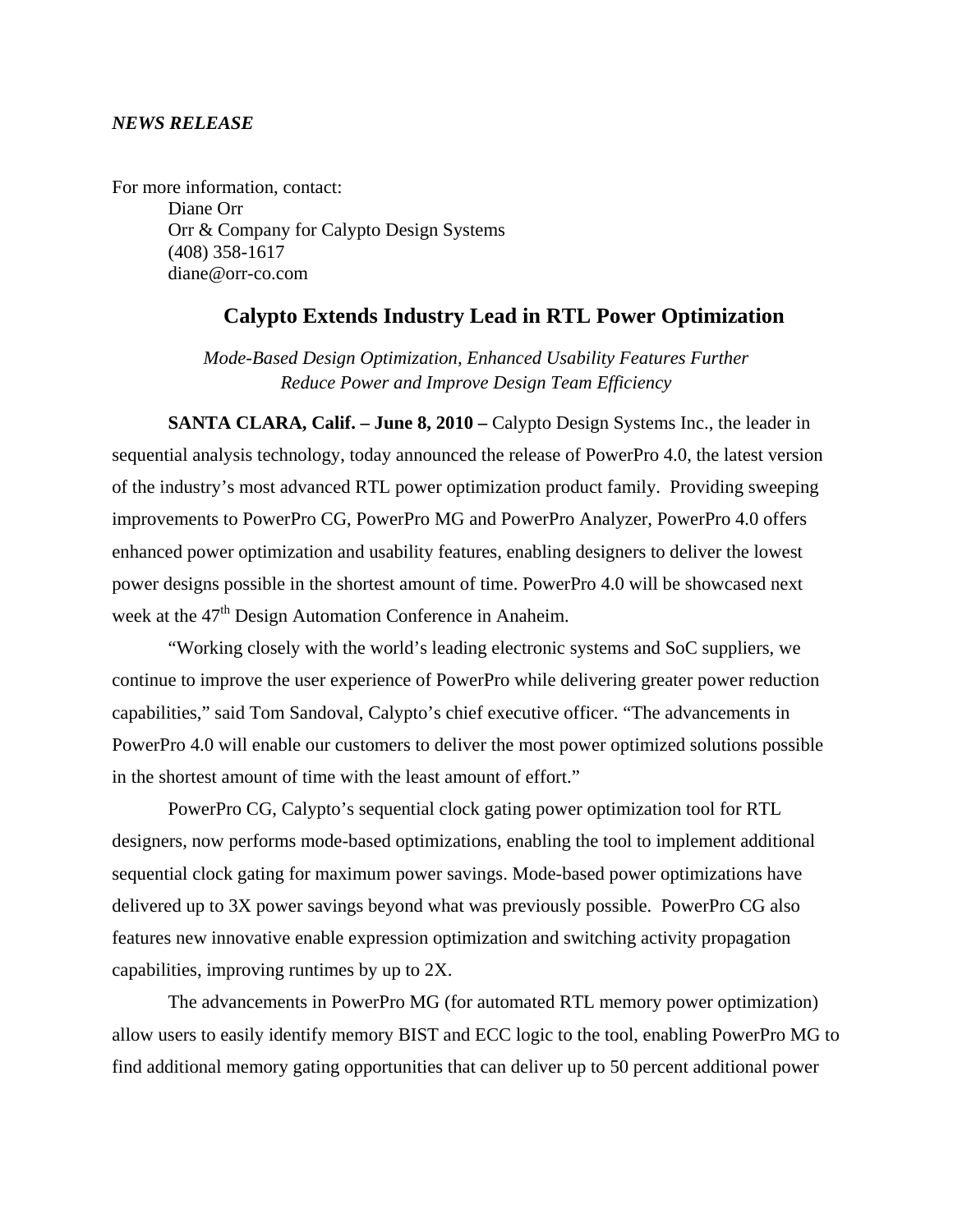savings. This new feature also reduces the effort required by designers to optimize both dynamic and leakage power dissipated by on-chip memories.

PowerPro 4.0 also includes a new version of PowerPro Analyzer delivering more accurate power analysis based on new sequential analysis techniques to accurately propagate switching activity. The new PowerPro Analyzer also features expanded power reporting capabilities specifically to enable greater power savings using the PowerAdviser flow. Using sequential design information generated by PowerPro CG and PowerPro MG, the PowerAdviser Flow provides users with specific design changes that can be manually implemented in their RTL code to reduce power.

### **Pricing and Availability**

Calypto's PowerPro 4.0 runs on PC platforms running Linux. PowerPro CG and PowerPro MG are each priced at \$295K for a one-year, time-based license. PowerPro Analyzer is included with either PowerPro CG or PowerPro MG.

### **Calypto Showcases PowerPro 4.0, SLEC Products at DAC**

Calypto will be at the  $47<sup>th</sup>$  DAC June 14-18<sup>th</sup> in booth #286, showcasing their entire suite of power optimization and formal verification tools. To register for a private demonstration visit: www.calypto.com/events.php.

Additionally, Calypto will present at the panel titled, "What input language is the best choice for high level synthesis?" to be held at 4:30 p.m. on Thursday, June  $17<sup>th</sup>$  in room 207AB.

# **About Calypto**

Founded in 2002, Calypto Design Systems, Inc. empowers designers to create highquality, low-power electronic systems by providing best-in-class RTL power optimization and functional verification software, based on its patented sequential analysis technology. Calypto, whose customers include Fortune 500 companies worldwide**,** is a member of the Cadence Connections program, the IEEE-SA, Synopsys SystemVerilog Catalyst program and the Mentor Graphics OpenDoor program. Calypto has offices in Europe, India, Japan and North America. Corporate headquarters is located at: 2933 Bunker Hill Lane, Suite 202, Santa Clara, Calif. 95054. Telephone: (408) 850- 2300. More information can be found at: www.calypto.com.